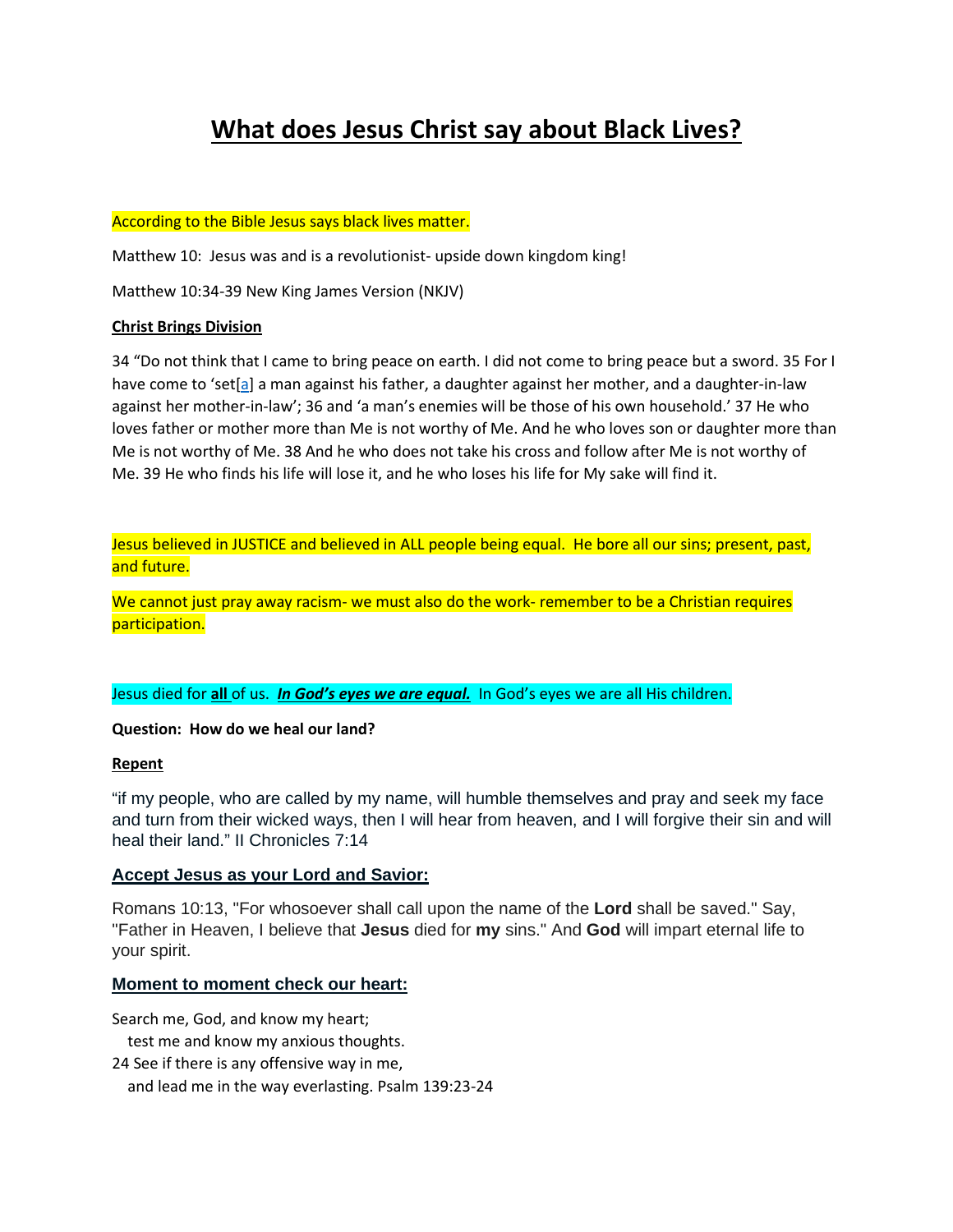### **Check your salvation daily- we are flesh and carnally minded.**

Therefore, my dear friends, as you have always obeyed--not only in my presence, but now much more in my absence--continue to work out your salvation with fear and trembling,

Philippians 2:12

### **Jesus came to set the captives free: Luke 4:18:**

"The Spirit of the Lord is on me, because he has anointed me to proclaim good news to the poor. He has sent me to proclaim freedom for the prisoners and recovery of sight for the blind, to set the oppressed free.."

### **Faith Without Works Is Dead- do your part to be antiracist**

14 What does it profit, my brethren, if someone says he has faith but does not have works? Can faith save him? 15 If a brother or sister is naked and destitute of daily food, 16 and one of you says to them, "Depart in peace, be warmed and filled," but you do not give them the things which are needed for the body, what does it profit? 17 Thus also faith by itself, if it does not have works, is dead. James 2:14-17

### **We will always have sin, but we must deal with it through following Jesus and applying the word of God. We study the Bible to learn about the character of God not so we are understood but to understand how we should live a righteous life.**

We must work hard, and we may be uncomfortable with conversations to learn one another's trauma- love takes work- Jesus died on the cross for us all. YOU ARE WORTH THE WORK.

### **Educate yourself- do not be ignorant**

Jesus sees us- OUR HEART- who we really are and all our trauma. HE saw the woman at the well and He sees your trauma, your heart, your pain and He LOVES you.

I LOVE YOU.

# *Romans 3:23 New International Version (NIV)*

*23 for all have sinned and fall short of the glory of God,*